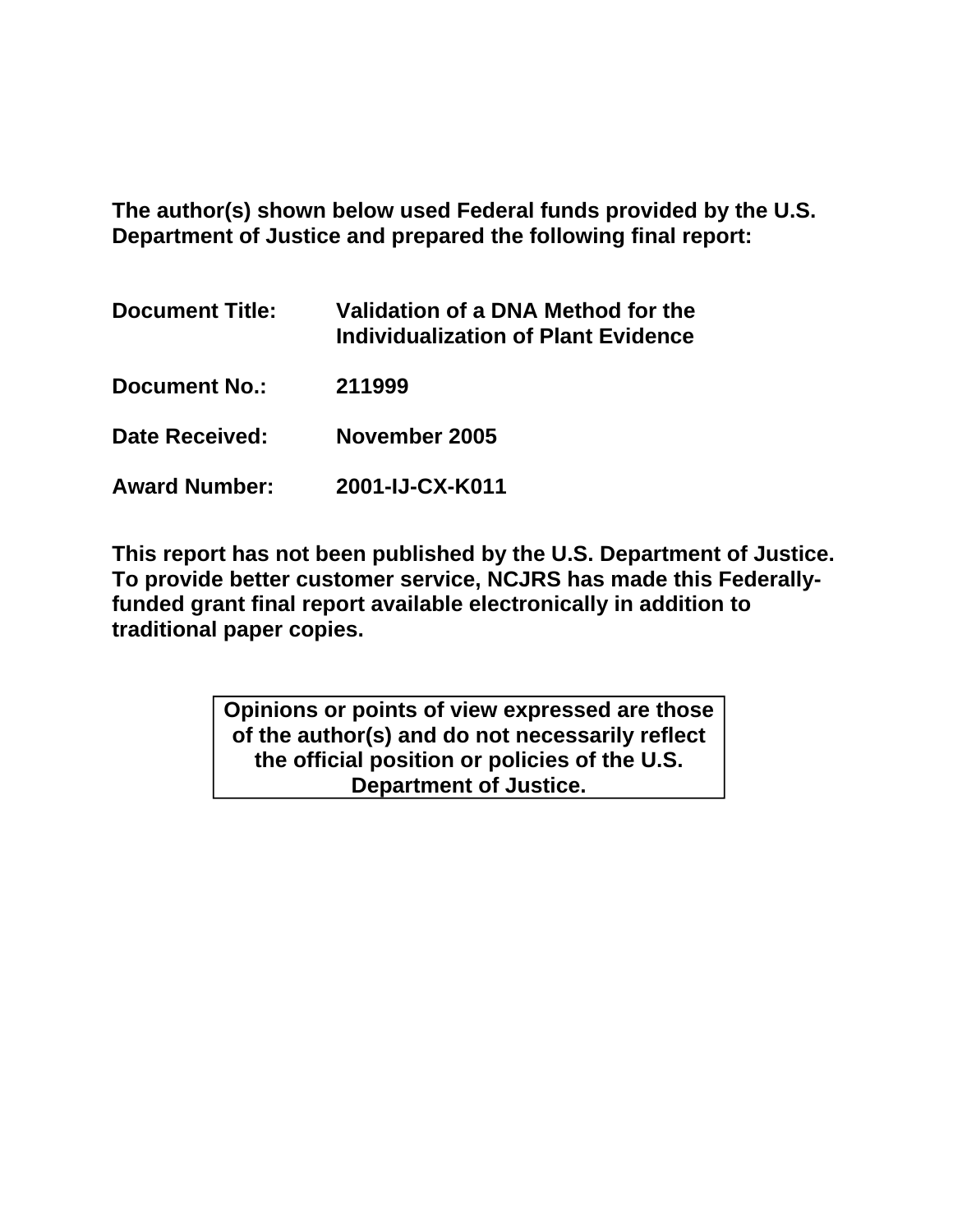Validation of a DNA Method for the Individualization of Plant Evidence

Heather Miller Coyle<sup>1</sup>, Gary Shutler<sup>2</sup>, Lois Tully<sup>3</sup>, Elaine Pagliaro<sup>4</sup>, Albert Harper<sup>5</sup>, Timothy Palmbach<sup>1</sup> and Henry C. Lee<sup>1,4</sup>

<sup>1</sup> Forensic Science Program, University of New Haven, 300 Boston Post Road, West

Haven, CT 06516

<sup>2</sup> Washington State Patrol

<sup>3</sup> National Institute of Justice

<sup>4</sup> Division of Scientific Services, 278 Colony Street, Meriden, CT 06451

<sup>5</sup> Henry C. Lee Institute of Forensic Science University of New Haven, 300 Boston Post Road, West Haven, CT 06516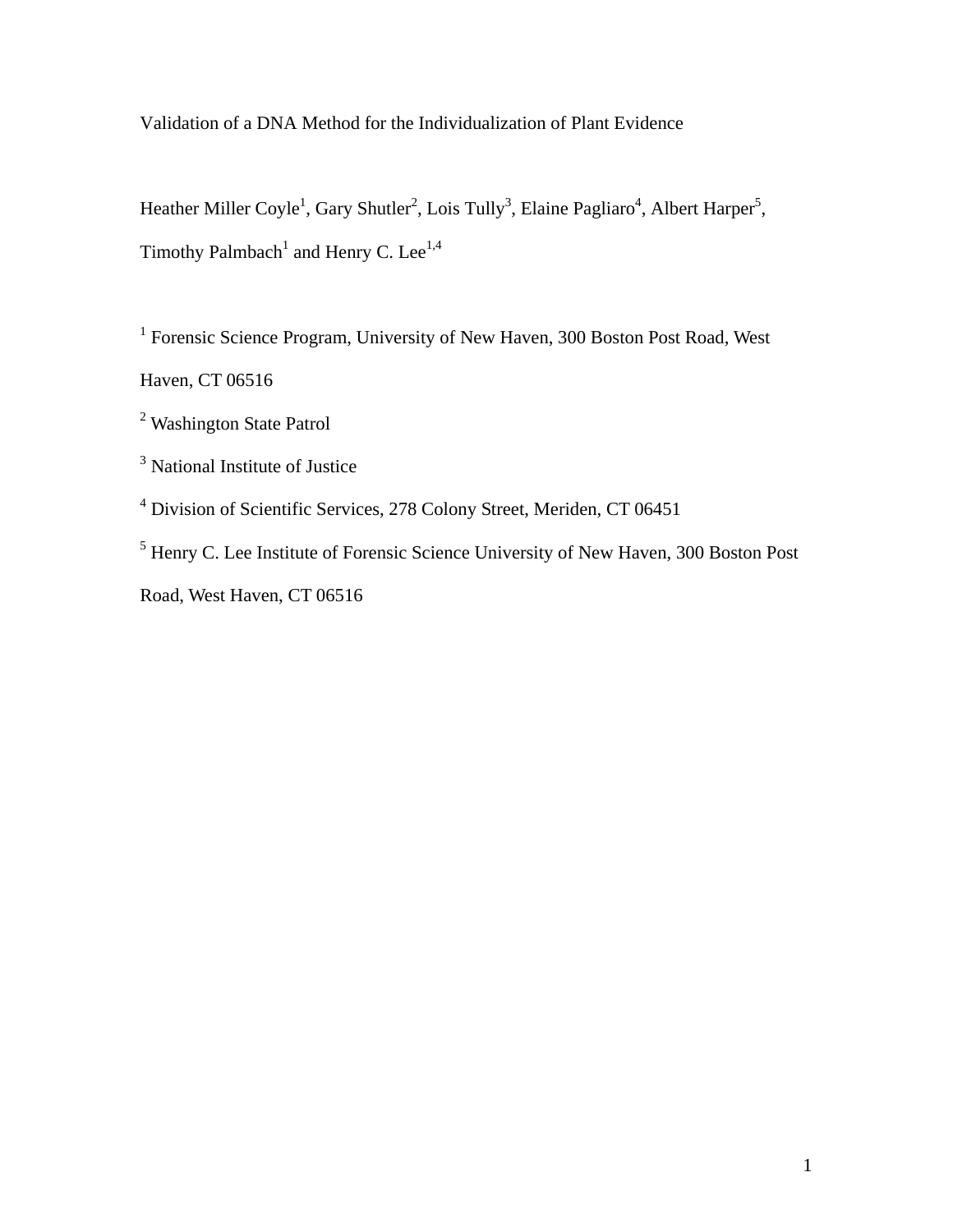#### *Introduction*

Many forensic cases involve plant evidence that may be useful to link a suspect, a victim, a weapon, a vehicle and crime scenes. Currently, most plant evidence is identified to the Genus or species level by class characteristics such as leaf morphology, color, size, geographic distribution and any special structures such as shape and presence of trichomes or inclusion bodies (1-4). These characteristics may be observed macroscopically or microscopically but rarely can confirm the source of the plant unless a good physical match is obtained. With the advent of new DNA technologies, however, plant material may be chemically extracted for DNA, and typed using a multilocus detection method called amplified fragment length polymorphism (AFLP).

The AFLP method was developed in 1995 by Vos et al. and has been used for numerous years in research laboratories and for patent applications (5). For the samples tested, DNA was extracted from single source plant material, digested into fragments with two different restriction enzymes, amplified by polymerase chain reaction (PCR) and finally detected using a DNA sequencer. Customized computer macros aid in determining a candidate match and for searching a reference population database by converting DNA fragment patterns into binary code (6).

As a model system, *Cannabis sativa* (marijuana) was selected due to its wide geographic distribution and close association with forensic casework. Sourcing of marijuana is not only useful for drug cases and for tracking distribution networks but also for providing additional evidence in many burglaries and homicides. Previous work (6) demonstrated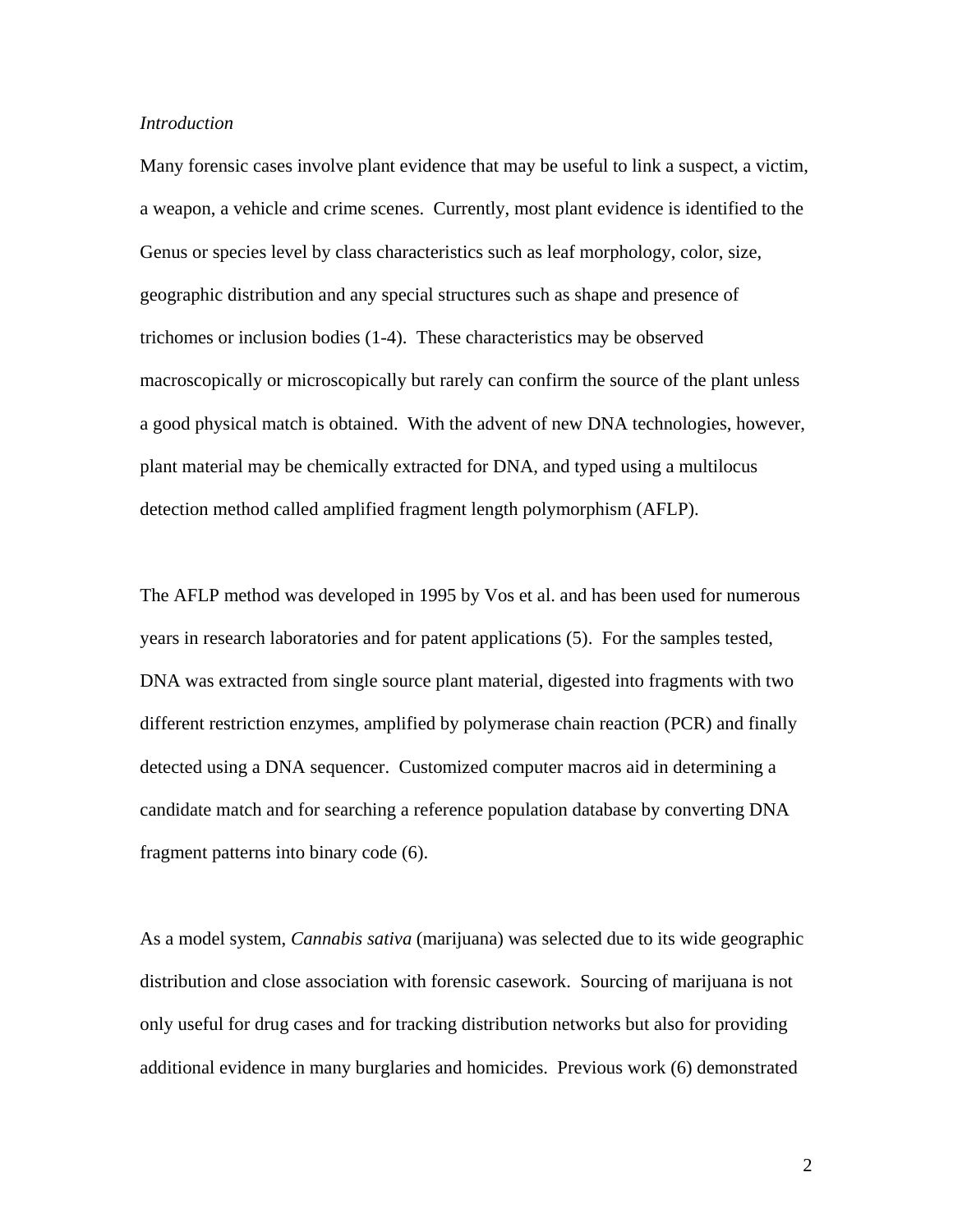that consistency in DNA profiles was obtained from different somatic tissues of a *Cannabis* plant, that the presence of resin on leaf surfaces was not inhibitory to PCR, and that plants suspected of clonal propagation did indeed have identical DNA patterns and unrelated marijuana samples had different patterns. Additional studies presented here further define the appropriate use of the AFLP method for plant testing.

### *Materials and Methods*

A. Reproducibility Studies:

All of the DNA extraction, PCR amplification and analytical steps for evaluation of AFLP data were executed as previously described (6). The following studies were performed:

Different analysts-AFLP profiles were generated for five different marijuana samples by two individuals with molecular biology experience. Each analyst processed identical DNA extracts in duplicate using the same reagents and equipment. In addition, a set of plant samples was co-extracted and processed to compare the effect of different DNA extractions on the AFLP pattern.

Different thermal cyclers-PCR amplifications were performed on two different models of thermal cyclers (9600 and 9700; PE Corporation) by two different analysts; one analyst performed this experiment extensively with multiple experiments.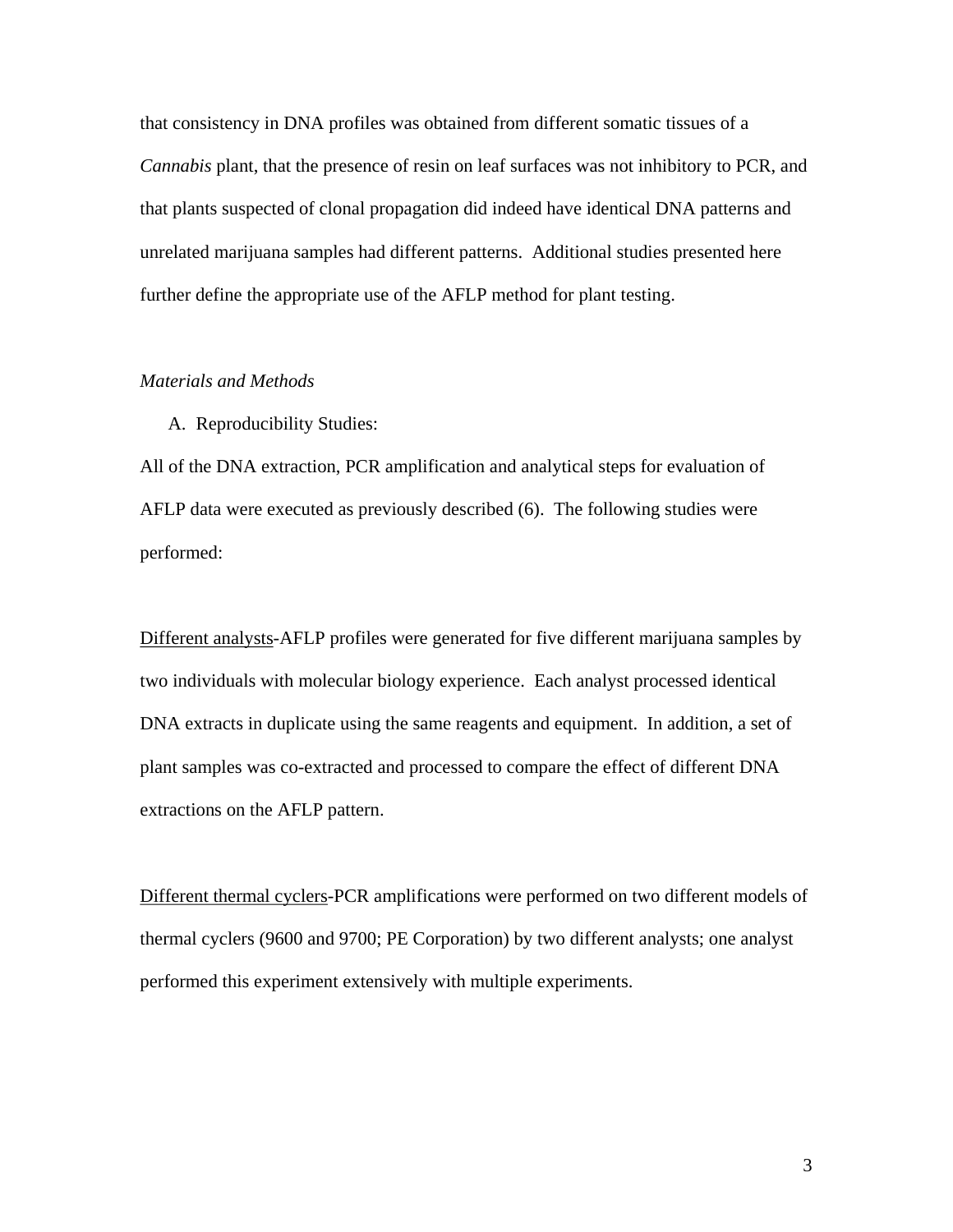Different laboratories-To establish the difficulty in potentially training an analyst without prior molecular biology experience, DNA extracts were sent to a student at Florida International University for duplicate processing along with a set being processed at the Connecticut State Forensic Science Laboratory. A set of work instructions and equipment specifications were included with the samples. Data was co-reviewed by each facility.

Effect of drying plant material-Since marijuana is frequently purchased as dried leaf and stem fragments, fresh and dried material was processed and compared for DNA patterns. Two live plants were removed from the ground during a seizure operation and inverted to air dry in a dark room at 25C and relative humidity at the Connecticut State Forensic Laboratory.

Effect of time-A substantial amount of time may intervene between when a fresh plant is harvested and when it is purchased and used by the consumer. Therefore, the dried plants were sampled for an extended period of time (0, 1, 2, 3, 5, 7 days; 2, 3, 4, 8, 12, 16, 20, 25 and 32 weeks) to determine the effect of drying and potential DNA degradation on the DNA patterns.

Effect of DNA degradation-DNA from a single fresh plant was digested into fragments with an enzyme, DNase I (Gibco BRL). Aliquots of the same DNA stock were removed and incubated with the enzyme for the following time points: 0, 0.5, 1, 1.5, 2, 4, 6, 9, 15, 23 and 35 minutes. The samples were then visualized for the level of degradation by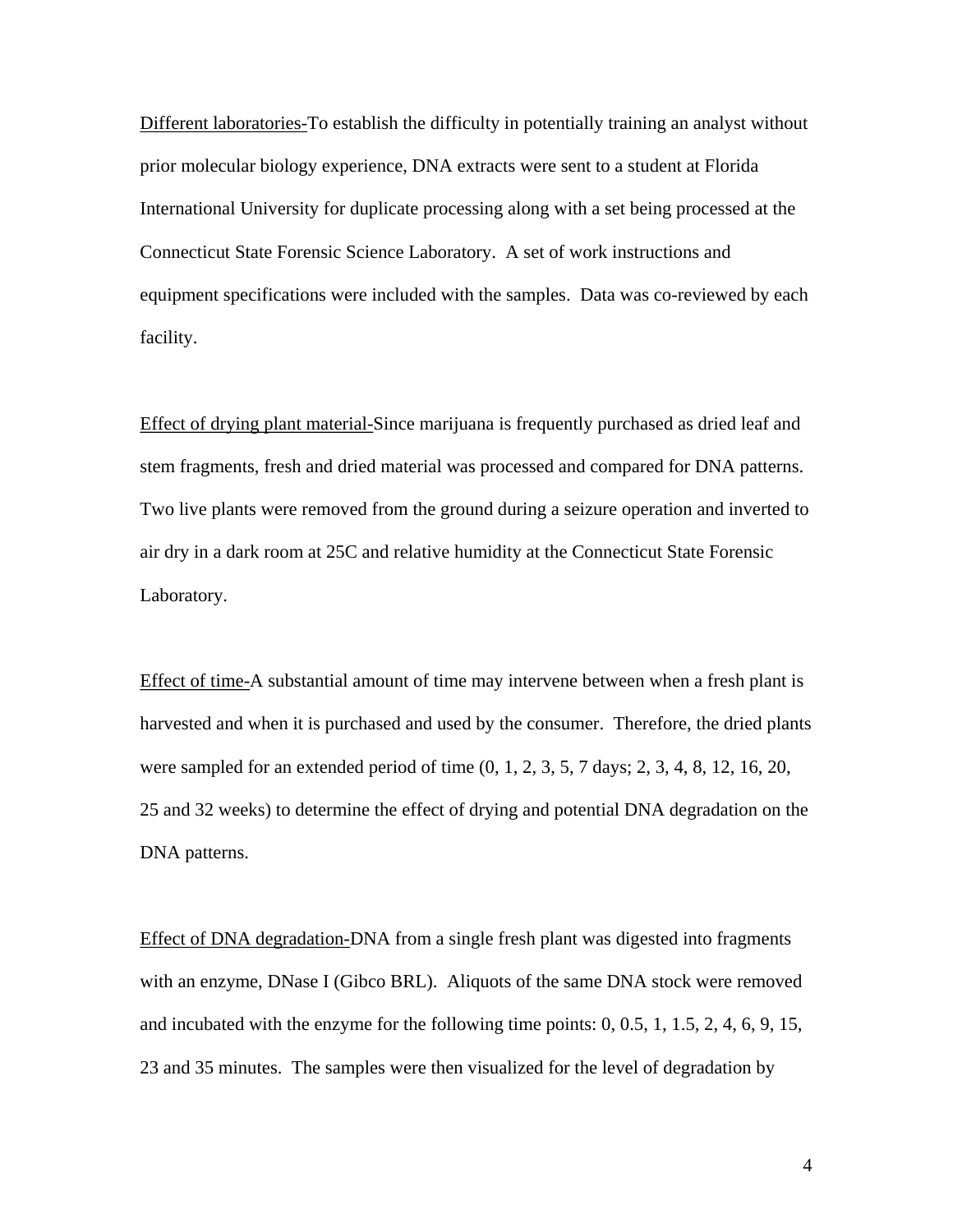electrophoresis on a 1% agarose gel stained with ethidium bromide. In addition, a ten year old plant sample (*Jacaranda*) was processed multiple times and the DNA patterns compared.

Effect of DNA template concentration-Starting DNA concentration in the PCR reaction may have an effect on the resultant AFLP profile. To test this hypothesis, different amounts of DNA (450, 200, 100, 50, 20, 10, 5, 2, 0.5 and 0.2ng) were processed in duplicate and the DNA patterns compared. In addition, single seeds of marijuana and tomato (*Lycopersicon* spp.) were extracted for DNA to determine if sufficient quantity and quality DNA could be obtained from a single seed for AFLP testing.

B. Ability to discriminate between related plant samples and street seizure samples: Half-sibling and seed stocks-Three marijuana seizure samples were obtained with different case numbers. Each had a female flower from a single plant that contained a few seeds. The seeds were dissected into two components: the embryo and the pericarp. DNA was also extracted from the parental somatic tissue. Each sample was processed separately and the patterns compared. Several bags of labeled seeds were seized from one case by the Royal Canadian Mounted Police (RCMP). Representative samples were extracted and processed for DNA patterns from several bags that were labeled with genetic breeding information. The number of fragments that differed between parent and seed and the different seed samples were compared.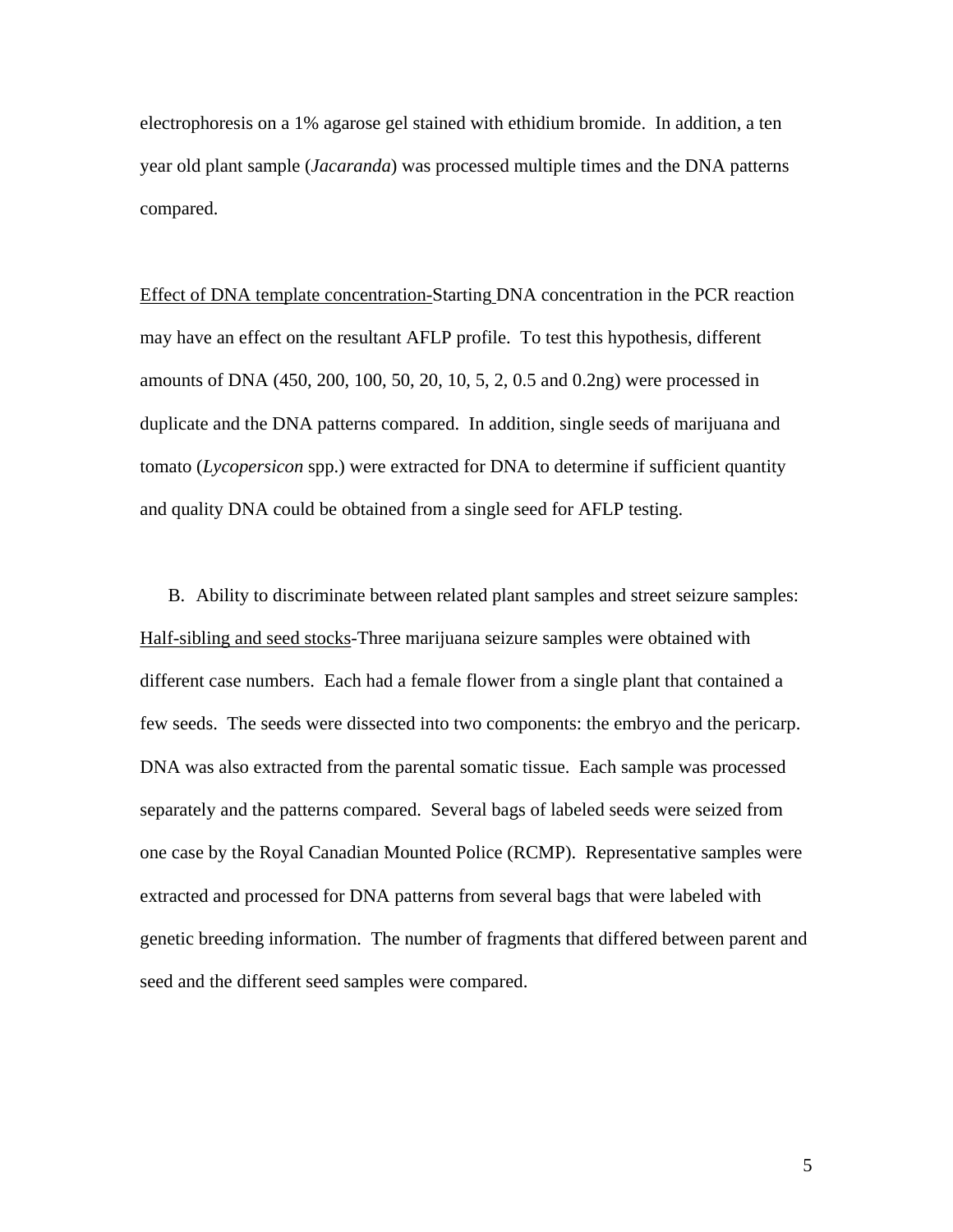Random street seizures-A population database of donated marijuana street seizure samples from multiple states was generated to gain a better understanding of how similar or different one might expect marijuana samples to be based on unknown genetic heritage. The donated samples were acquired from a variety of locations where plants were being grown outdoors in fields, indoors in soil or as hydroponic operations (6-8); also as drug samples packaged for individual use.

#### *Results and Discussion*

#### A. Reproducibility:

No differences in AFLP profiles were observed between the duplicate samples that were processed by two trained analysts at the Division of Scientific Services in Connecticut. In fact, multiple students on internship were also trained to perform this DNA testing method, most with complete success in obtaining reproducible results. The most frequent sources of error that were identified as affecting test result reproducibility both within a laboratory and between laboratories based on individual analysts were the following: pipetting skills, attention to protocol details, lack of mixing of samples prior to PCR amplification, incorrect dilutions of restriction enzymes to the recommended concentrations for AFLP and computer errors. Appropriate training and prior molecular biology experience were the two most significant factors in analysts achieving reproducible DNA patterns.

The use of different models of thermal cyclers for PCR amplification may affect AFLP patterns based on ramp speeds which can alter the manner in which PCR primers anneal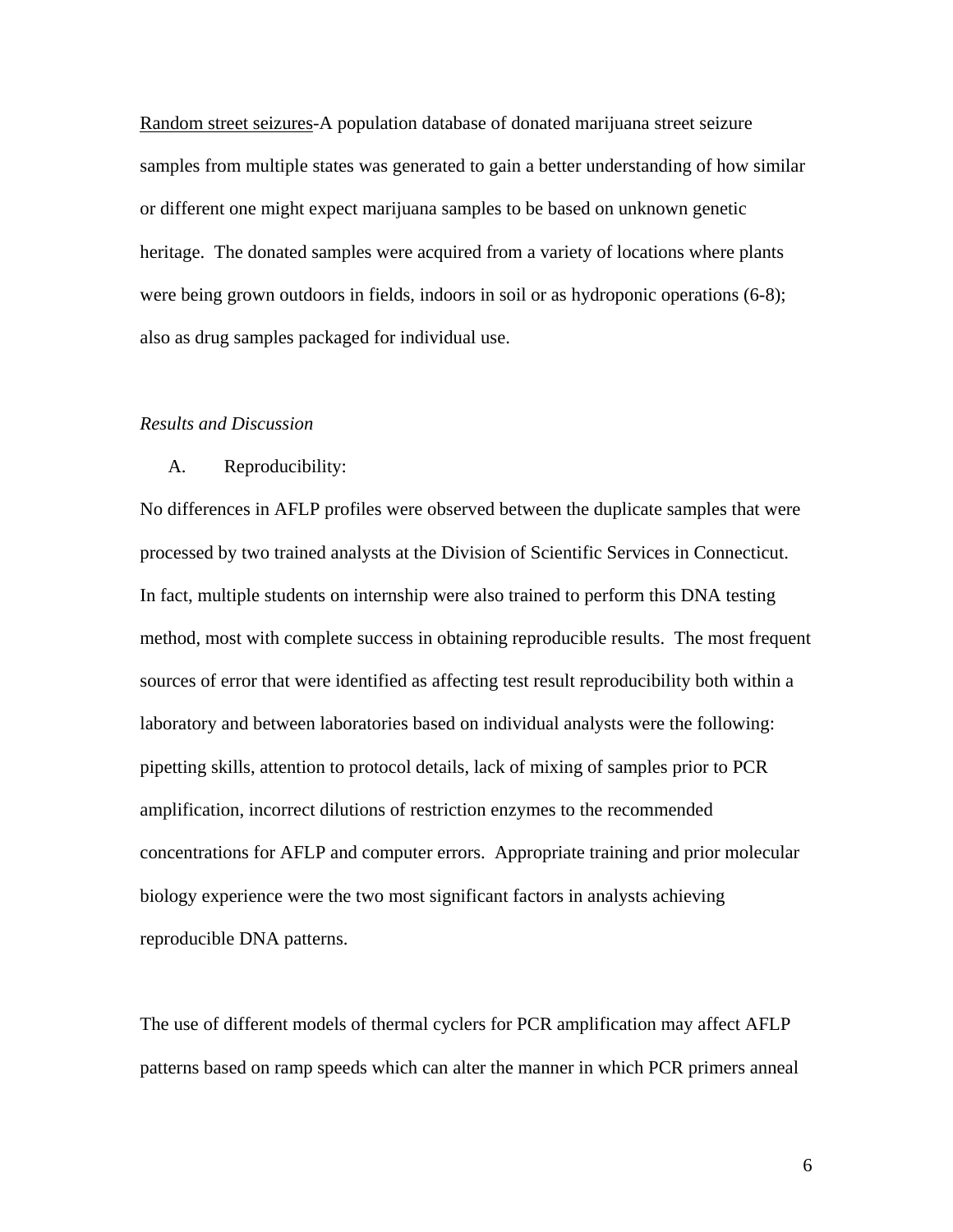to the DNA template. Most significantly, one analyst observed single peak drop out between samples that should have been identical when using two different models of thermal cyclers. This same observation was made when a ten-year old plant sample (with marginal quality DNA) was processed by the AFLP method. Both types of observations can be best explained by a similar mechanism (Figure 1). In the case of the different ramp speeds on thermal cyclers, PCR primers may not anneal efficiently to the DNA fragment and peaks may drop out of a profile due to inefficient amplification. This same issue has been noted for RAPD markers (9) and can be corrected by using comparable equipment and testing known standards prior to performing tests on the evidence. The ten year old plant sample contained degraded DNA based on a visual exam on an agarose gel. This test case and the enzymatic digestion studies both indicate that if the starting DNA for AFLP is badly damaged, some fragments will not amplify by PCR. To avoid this situation, only DNA that is of sufficient quality  $(>\,1Kb)$  should be used for AFLP analysis (Figure 2).

No differences in AFLP patterns were observed when comparing fresh and dried marijuana samples even over an extended time period of thirty-two weeks. In addition, a wide range of DNA template concentrations resulted in comparable AFLP profiles as long as the relative peak heights were within approximately two-fold of each other (Figure 3). In other words, duplicate samples that were on a similar scale for relative fluorescence have identical DNA patterns. Samples that were more than two-fold different in relative fluorescence units may exhibit minor peak drop-out. The peaks that dropped out of the profile could be detected again once the samples were processed and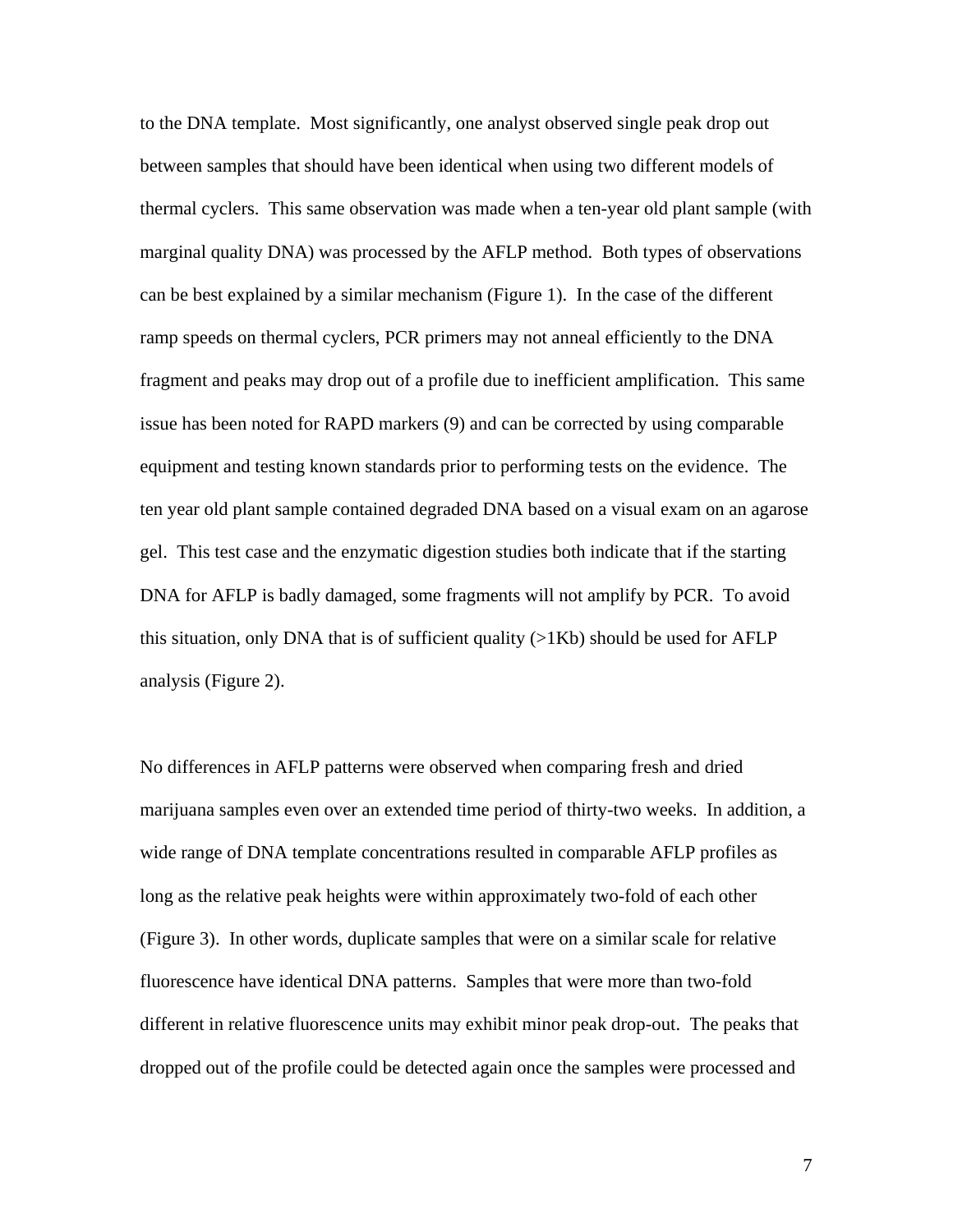detected within the same scale. These results agree with that of Vos et al. (1995). High quality and sufficient quantity of DNA was obtained from both single marijuana and single tomato seeds indicating this method may be very useful for sourcing trace seed evidence from clothing or stomach contents (3).

#### B. Population studies:

The seeds collected from the marijuana flowers represent half-siblings since they all share at least the female parent. It was unknown whether they were pollinated from one or more male plants. When their DNA patterns were compared for multiple PCR primer sets, they averaged between two and ten peak differences between parent and seed. When compared to each other, the seeds averaged between one and seven peak differences for three different PCR primer sets. For the seeds collected from the RCMP, it was expected that they may be any one of the following based on the label: siblings, half-siblings, or individuals of the same variety; however, the variety was not specifically designated. In all cases, a single PCR primer set was sufficient to distinguish between the seed samples.

A survey of existing street seizures of marijuana with unknown cultivar designations revealed some interesting results. In one case from Iowa, an entire field of marijuana samples (approximately 500 plants) had identical DNA profiles indicating they were propagated clonally and then planted outdoors. In another case in Connecticut, multiple cultivars were being expanded clonally in an indoor hydroponic grower operation. For most of the random street seizures from across the United States, the DNA profiles were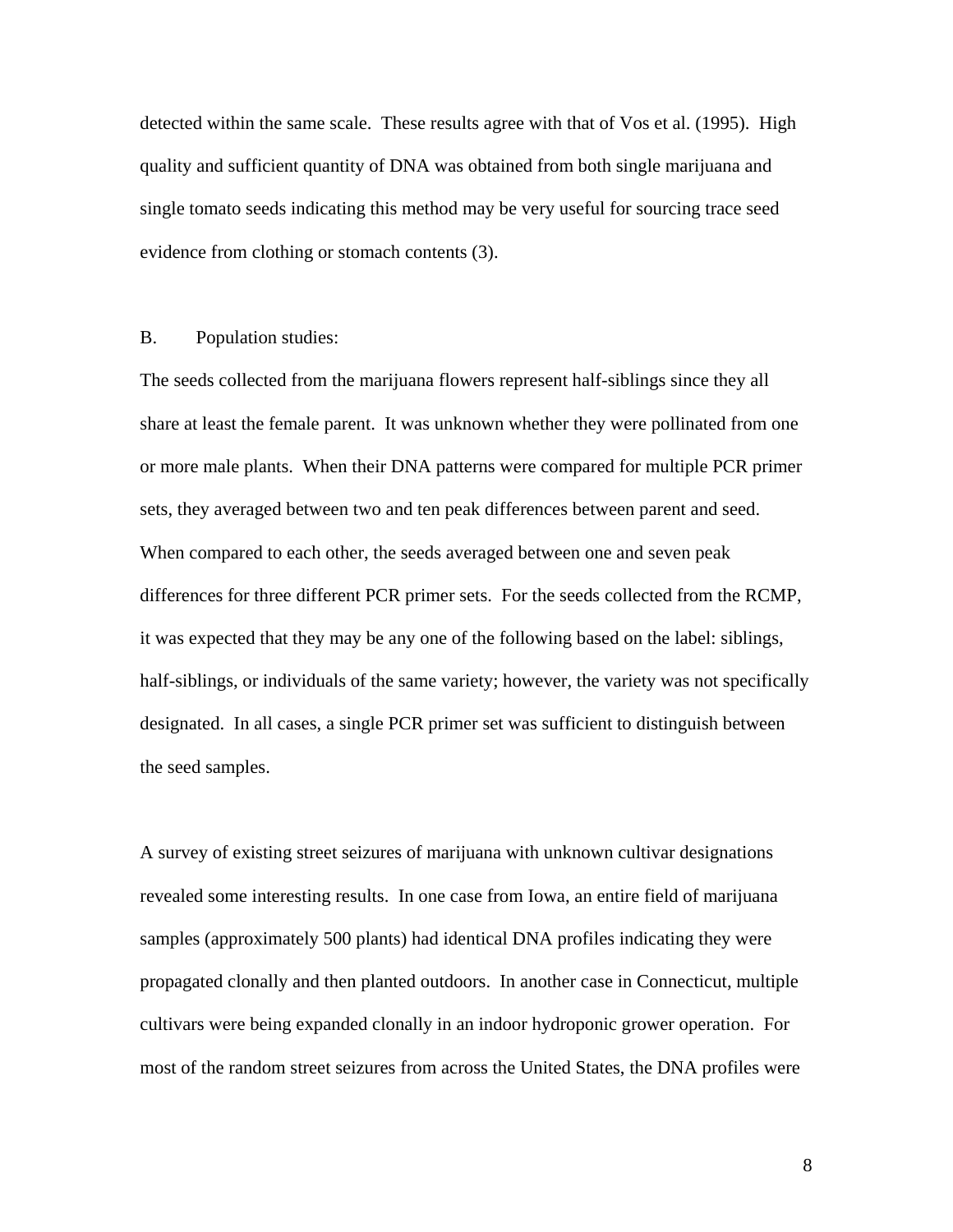unique indicating either that the marijuana samples were generated by seed or the sampling was random enough that clonal marijuana samples were not encountered repeatedly except when in local geographic regions. For example, two samples from the Northeast that were collected from different states had identical DNA profiles suggesting they originated from a common clonal population.

The validation of the AFLP method for plant evidence has defined the conditions for when plant evidence can be appropriately processed for DNA comparisons between evidentiary samples and known reference samples. The quantity and quality of the DNA needs to be sufficient for an accurate comparison; otherwise a false exclusion may result due to peak drop out during the PCR amplification steps. The DNA template concentration has relatively little effect on the DNA profile as the same profiles were observed for 200, 20 and 2 nanograms of DNA in the AFLP reaction. The generation of a marijuana DNA database of approximately three hundred unrelated cases contained both unique and clonally propagated samples and gave a relative estimate of the extent of genetic diversity one might expect from marijuana seizure samples.

The AFLP method is a useful technique for any single source plant sample since it can be applied to any organism without prior knowledge of the target segments of DNA. The DNA fragment patterns generated by AFLP are considered multilocus in nature and genetic linkages between fragments are unknown. For this reason, when reference population databases are generated for comparative purposes, it is suggested that a modified counting method be used to determine random match probability estimates.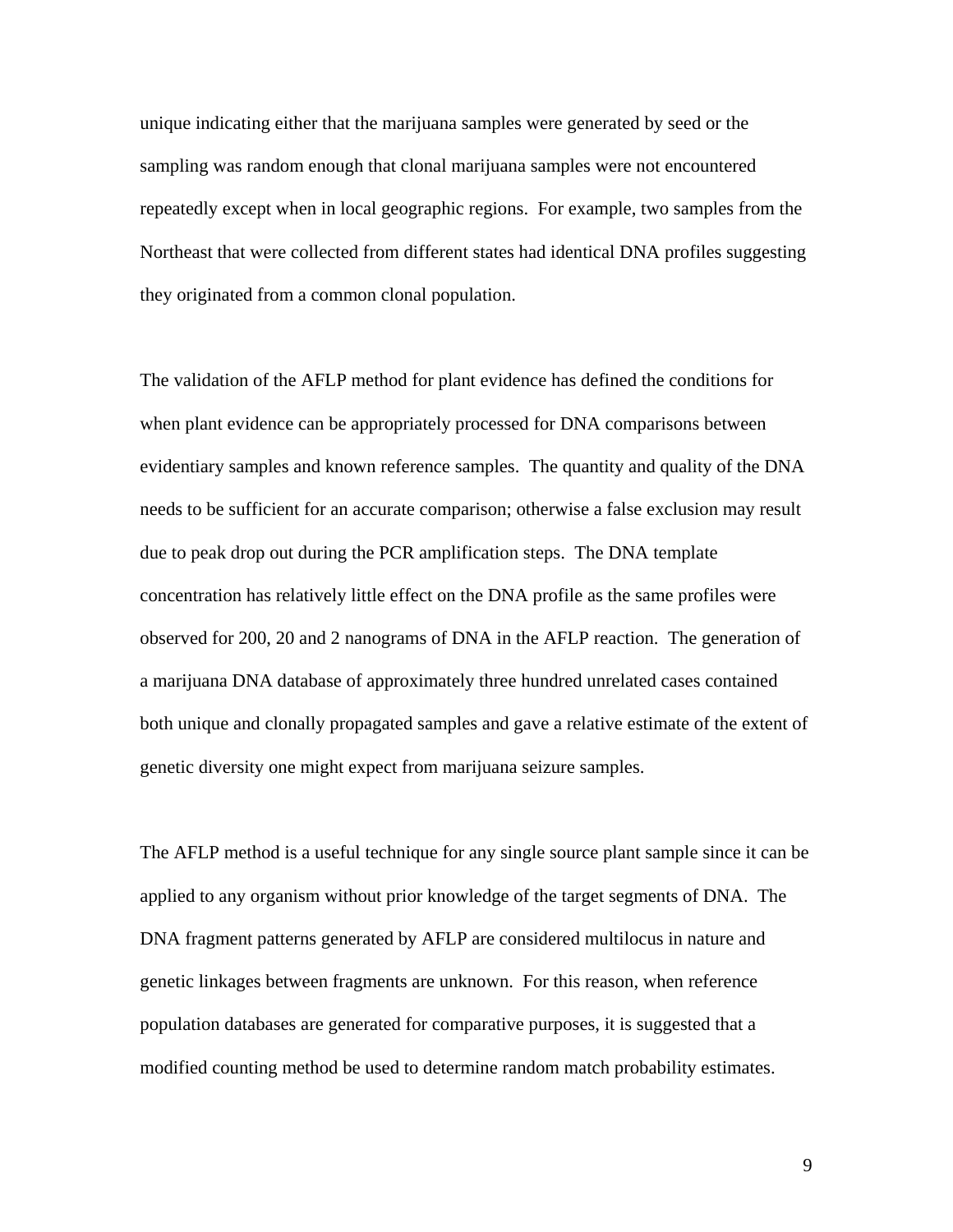Although this may decrease the power of discrimination of the test method, a conservative statistical approach and the use of a generally applicable method for all forms of plant evidence should increase its usage in forensic casework.

#### *References*

1. Bock JH, Norris DO. Forensic botany: an under-utilized resource. J Forensic Sci 1997;42:364-7.

2. Hall, DW. The contributions of the forensic botanist to crime scene investigations. The Prosecutor 1988;22:35-8.

3. Miller Coyle H. (Ed) Forensic botany: principles and applications to criminal casework. Florida: CRC Press, 2005.

4. Mertens J. Forensics follows foliage. Law Enforcement Technology 2003;62:1-7.

5. Vos P, Hogers R, Bleeker M, Reijans M, van de Lee T, Hornes M et al. AFLP: a new technique for DNA fingerprinting. Nucleic Acids Res 1995;23(21):4407-4414.

6. Miller Coyle H., Germano-Presby J., Ladd C., Palmbach T. and H.C. Lee. Tracking clonal marijuana using amplified fragment length polymorphism (AFLP) analysis: an overview. Proceedings  $13<sup>th</sup>$  International Symposium on Human Identification 2002;Phoenix, AZ.

7. Miller Coyle H, Ladd C, Palmbach T, Lee HC. The green revolution: botanical contributions to forensics and drug enforcement. Croatian Medical Journal 2001;42(3):340-5.

8. Miller Coyle H, et al. An overview of DNA methods for the identification and individualization of marijuana. Croatian Medical Journal 2003;44:250.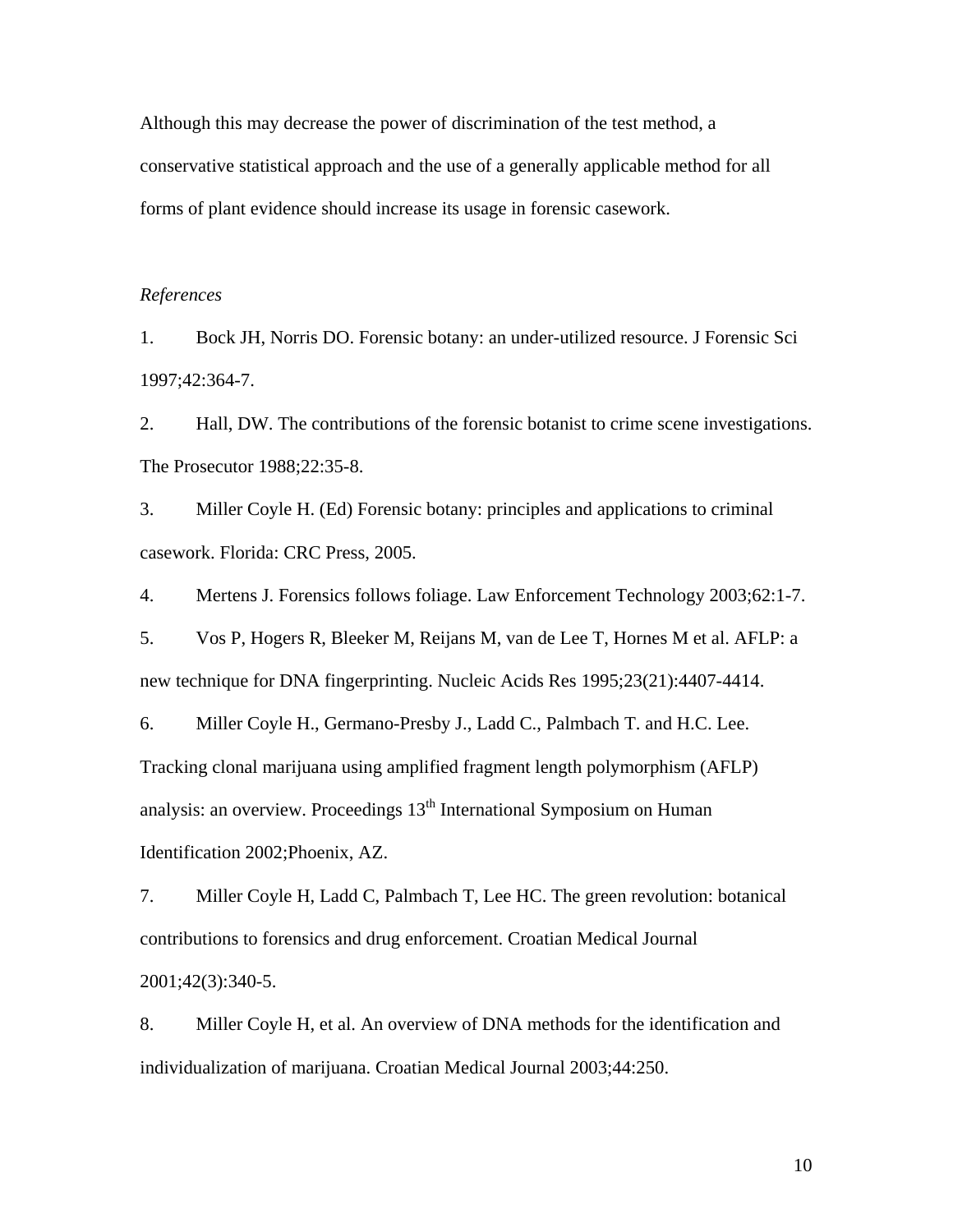9. Yoon CK (1993) Forensic science: botanical witness for the prosecution. Science 260:894-895

*Acknowledgements.* Thank you to the National Institute of Justice for funding this project (NIJ 2001-IJ-CX-K011). The results and any manufacturers mentioned within this manuscript do not imply an endorsement by the authors, their affiliated institutions or NIJ. Thanks to all who donated samples for this project and to the following persons for their helpful assistance: Captain Pete Warren and the CT State Narcotics Task Force, Richard Pinders, Carll Ladd, Cheng-Lung Lee, Eric Carita, Joselle Germano-Presby, Jose Almirall, Sabrina Frank, Suzanne Neylon Thompson, Elizabeth McClure Baker, Edward Jachimowicz, III, Shane Lumpkins, Laura Kushner, Matthew Cimino, Khartika Divakaran, Michelle Irvin.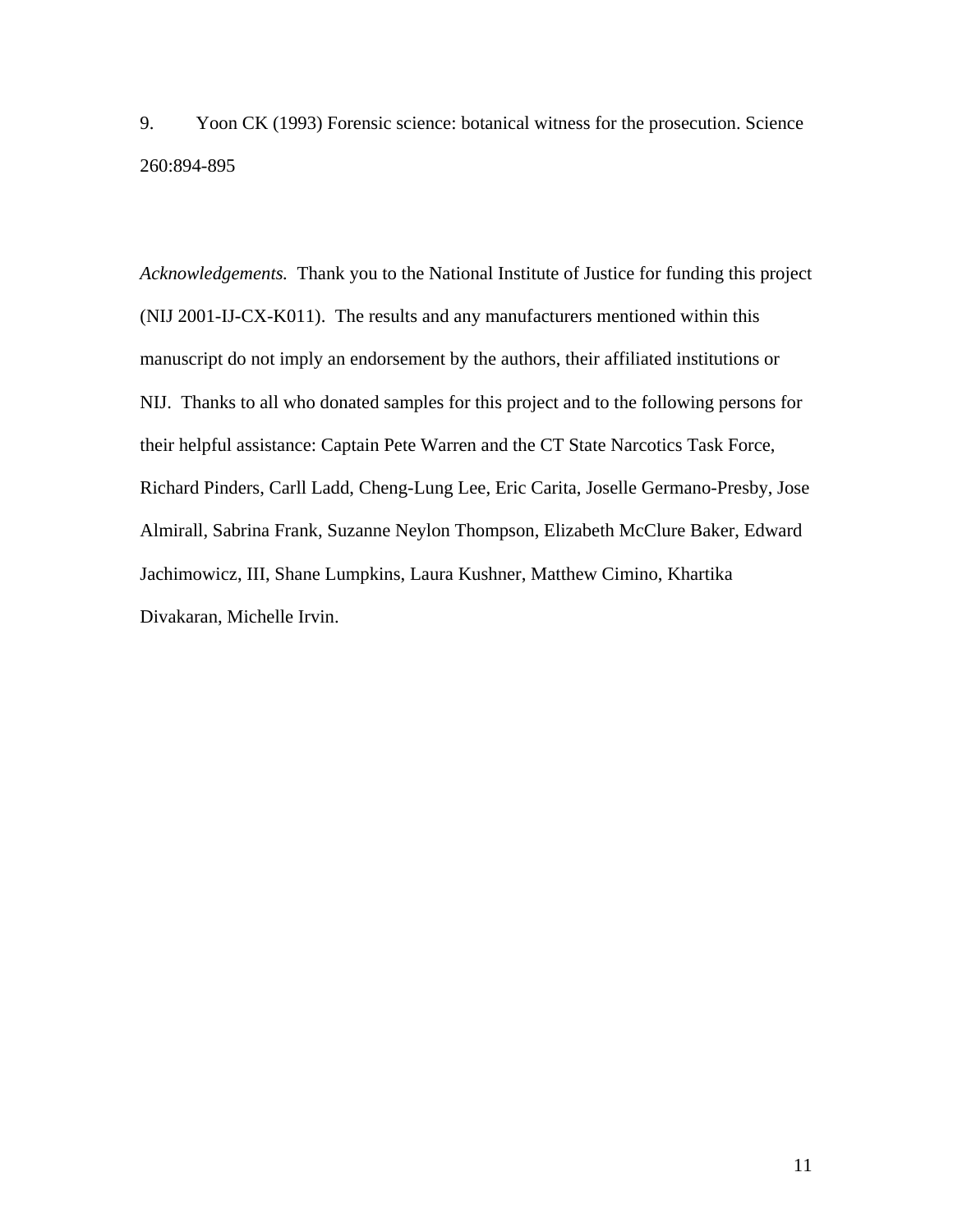Figure Legends:

Figure 1. Two different mechanisms can result in a DNA fragment dropping out of an AFLP profile. First, differential annealing of PCR primers to the DNA template due to thermal cycler ramp speed differences can result in loss or reduction of a fragment. Secondly, a break in a DNA fragment can result in loss of amplification and a peak being absent from an AFLP profile.

Figure 2. The AFLP profiles generated from four treatments with DNaseI to determine the effect of degradation of template DNA on AFLP profiles. A) 2 minutes with DNA fragments  $>1Kb$ , B) 9 minutes with DNA fragments 500-50bp, C) 15 minutes with DNA fragments 300-50bp, D) 23 minutes with DNA fragments 200-50bp. The effect of DNaseI-induced degradation indicates larger fragments do not amplify well as DNA becomes increasingly more fragmented and reduced in size. DNA fragments greater than 1Kb yield a highly reproducible AFLP profile.

Figure 3. Varying the starting DNA template concentration shows no difference in the AFLP profiles (A-C; 200, 20 and 2 ng, respectively) unless the starting concentration is low (D, 0.2ng). In panel D, some minor peak drop out can be observed.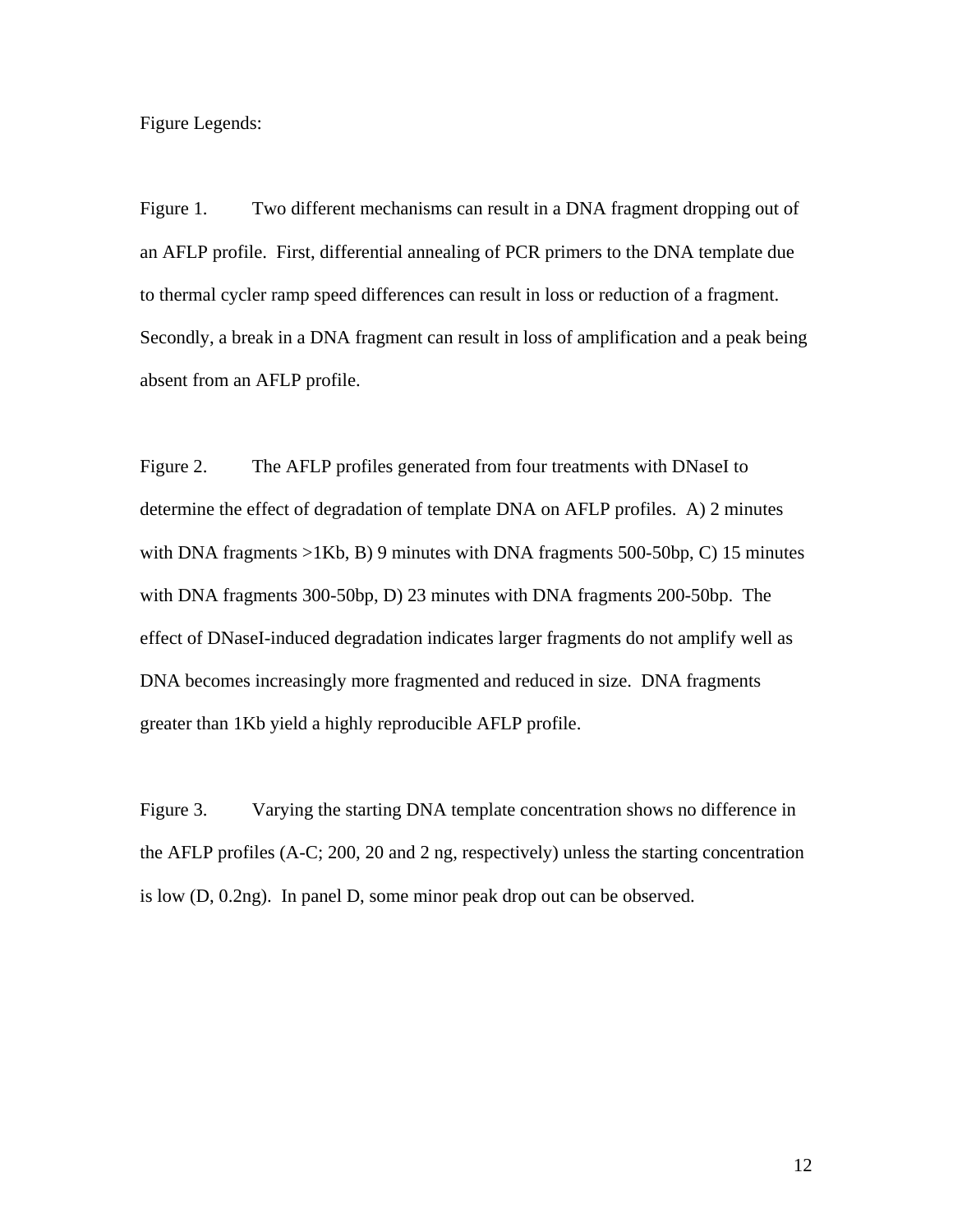# Final Report: "Plant DNA Typing by Amplified Fragment Length Polymorphism (AFLP)"; Grant # NIJ 2001-IJ-CX-K011

## **Grant Participants:**

*University of New Haven, Forensic Science Program*  Timothy Palmbach, Director, MS, JD Henry C. Lee, Full Professor Heather Miller Coyle, PhD Cheng-Lung Lee, MS, PhD candidate Eric Carita, Research Assistant Joselle Germano/Presby, Research Assistant

*Henry C. Lee Institute for Forensic Sciences*  Albert Harper, PhD, Director Theresa Misuraca Peter Massey

*Division of Scientific Services, CT State Forensic Science Laboratory*  Henry C. Lee, PhD, Chief Emeritus Elaine Pagliaro, Director, MS, JD Carll Ladd, PhD Suzanne Neylon/Thompson, MS Elizabeth McClure Baker, student intern Edward Jachimowicz, III, student intern Shane Lumpkins, student intern Matthew Cimino, student intern Khartika Divakaran, student intern Michelle Irvin, student intern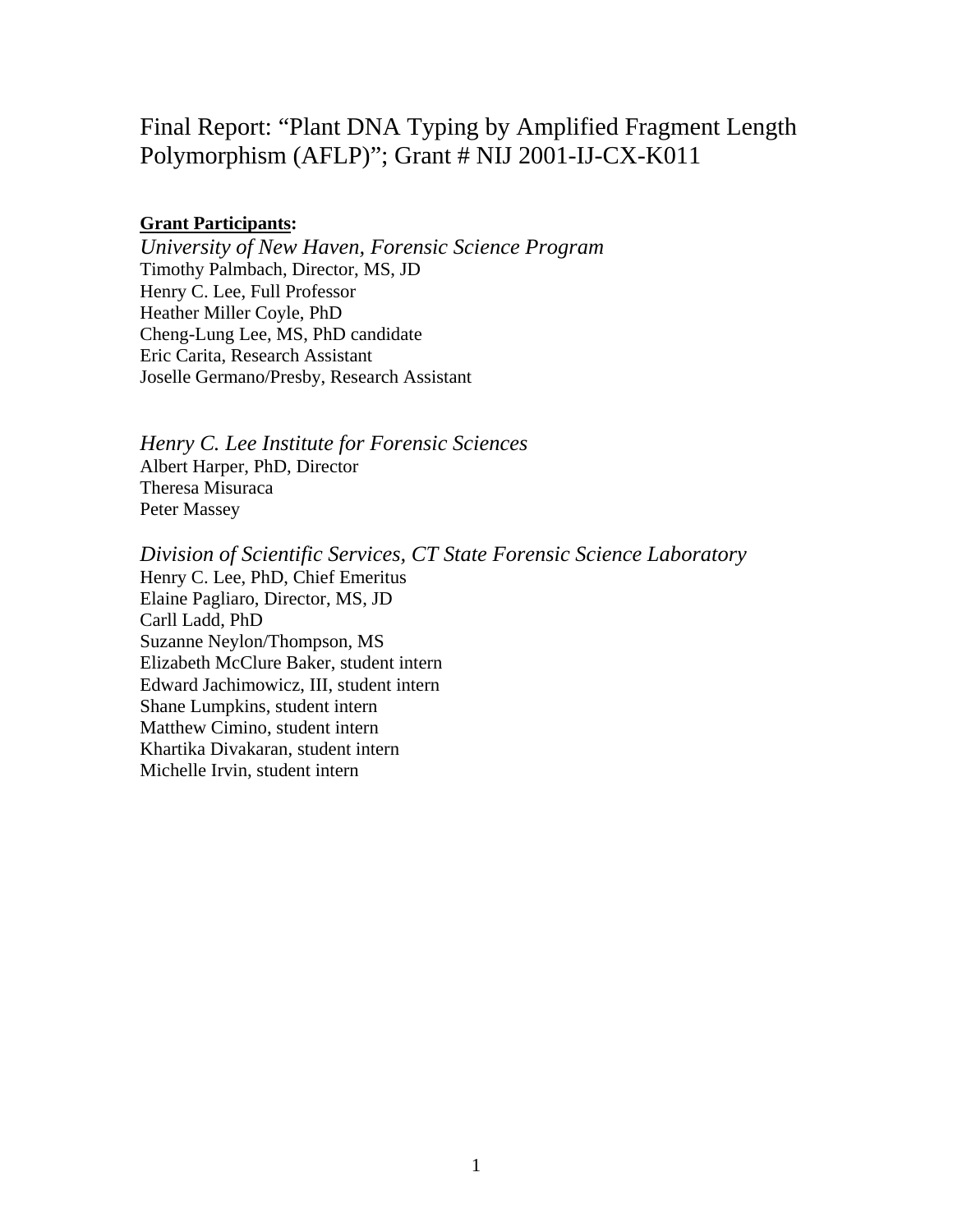*Agencies Providing Cooperative Assistance:*  Gary Shutler, PhD, Washington State Patrol Captain Peter Warren, CT Statewide Narcotics Task Force Eric Buel, PhD, Vermont Crime Laboratory Margaret Sanger, PhD, Kentucky State Police Laboratory Jose Almirall, PhD, Sabrina Frank, MS candidate, Florida International University Robert Bever, PhD, The BODE Technology Group

#### *Relevant Scientific Publications:*

- H. Miller Coyle, C.-L. Lee, T. Palmbach and H.C. Lee. 2005. Collection and preservation of plant evidence. Manuscript in preparation.
- C.-L. Lee, H. Miller Coyle, E. Carita, C. Ladd, N. Yang, T.M. Palmbach, I. C. Hsu and H.C. Lee. 2004. DNA analysis of digested tomato seeds in stomach contents. American Journal of Forensic Medicine and Pathology (in press).
- H. Miller Coyle, T. Palmbach, N. Juliano, C. Ladd and H.C. Lee. 2003. An overview of DNA methods for the identification and individualization of marijuana. Croatian Medical Journal 44(3): 315-321.
- H. Miller Coyle, G. Shutler, S. Abrams, J. Hanniman, S. Neylon, C. Ladd, T. Palmbach and H.C. Lee. 2003. A simple DNA extraction method for marijuana samples used in amplified fragment length polymorphism (AFLP) analysis. J. Forensic Sciences 48(2): 343-347.
- H. Miller Coyle, J. Germano-Presby, C. Ladd, T. Palmbach and H.C. Lee. 2002. Tracking clonal marijuana using amplified fragment length polymorphism (AFLP) analysis: an overview. Conference proceedings:  $13<sup>th</sup>$  International Symposium on Human Identification. Phoenix, AZ. Available on-line at www.promega.com.
- H. Miller Coyle, C. Ladd, T. Palmbach and H.C. Lee. 2001. The Green Revolution: botanical contributions to forensics and drug enforcement. Croatian Medical Journal 42(3): 340-345.

#### *Scientific Presentations:*

- 2002- J. Germano, H. Miller Coyle, T. Palmbach, E. Pagliaro, C. Ladd and H.C. Lee. Development of a national AFLP DNA database for marijuana (*Cannabis sativa*). 13<sup>th</sup> International Symposium on Human Identification, Phoenix, AZ.
- 2002- H. Miller Coyle, S. Neylon, C. Ladd, T. Palmbach and H.C. Lee. Validation of the AFLP technique for the individualization of marijuana samples. American Academy of Forensic Sciences, Atlanta, GA.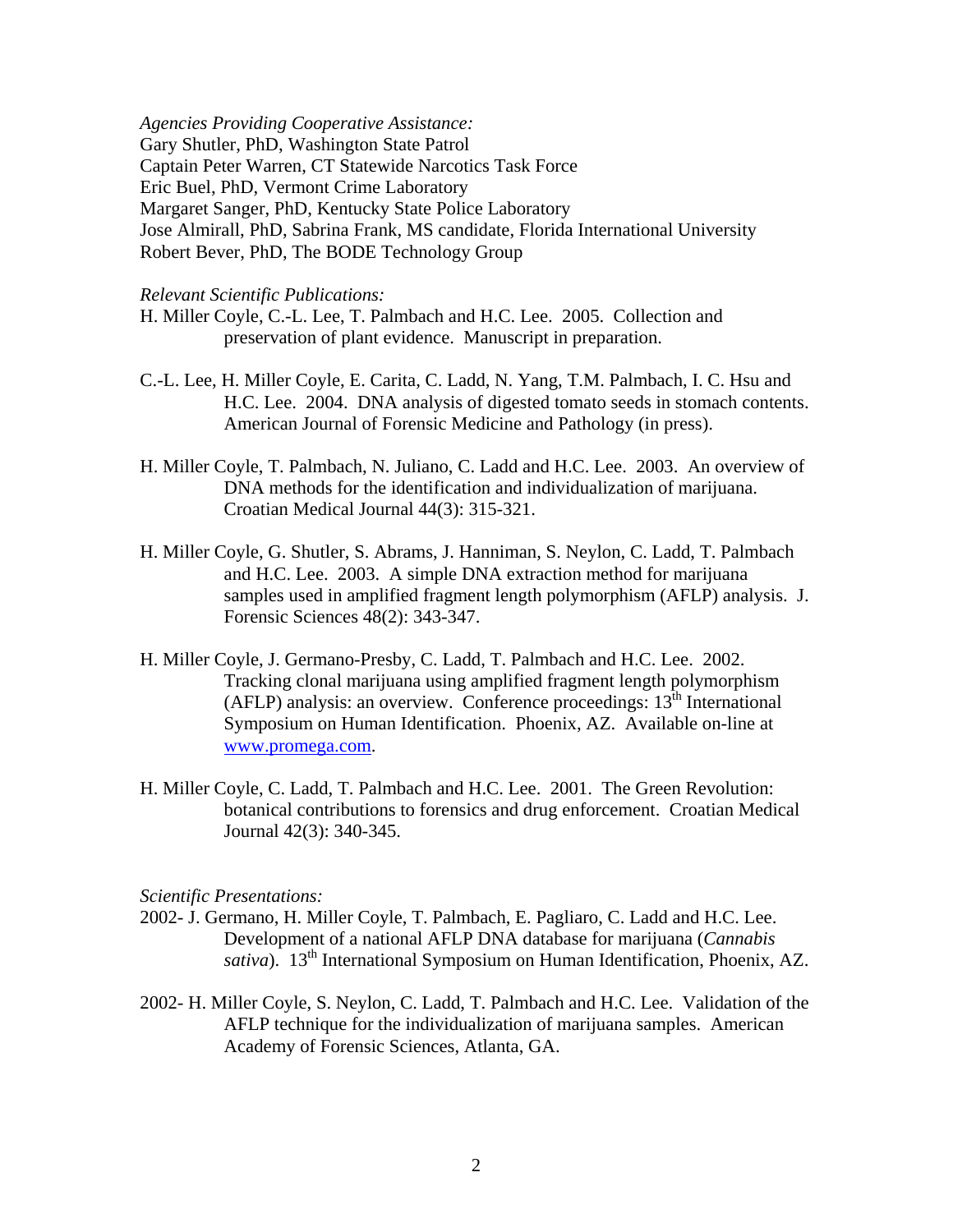- 2001- H. Miller Coyle, K. Divakaran, E. Jachimowicz, C. Ladd and H.C. Lee. Individualization of marijuana (*Cannabis sativa*) samples for forensic applications and narcotics enforcement. American Academy of Forensic Sciences, Seattle, WA.
- 2000- H. Miller Coyle, C. Secore, C. Ladd and H.C. Lee. Plant DNA typing: applications to forensics. American Academy of Forensic Sciences, Reno, NV.

*Transfer of Technology Workshops:* 

(2) Laboratory based training sessions for workshop attendees sponsored by the Henry C. Lee Institute for Forensic Sciences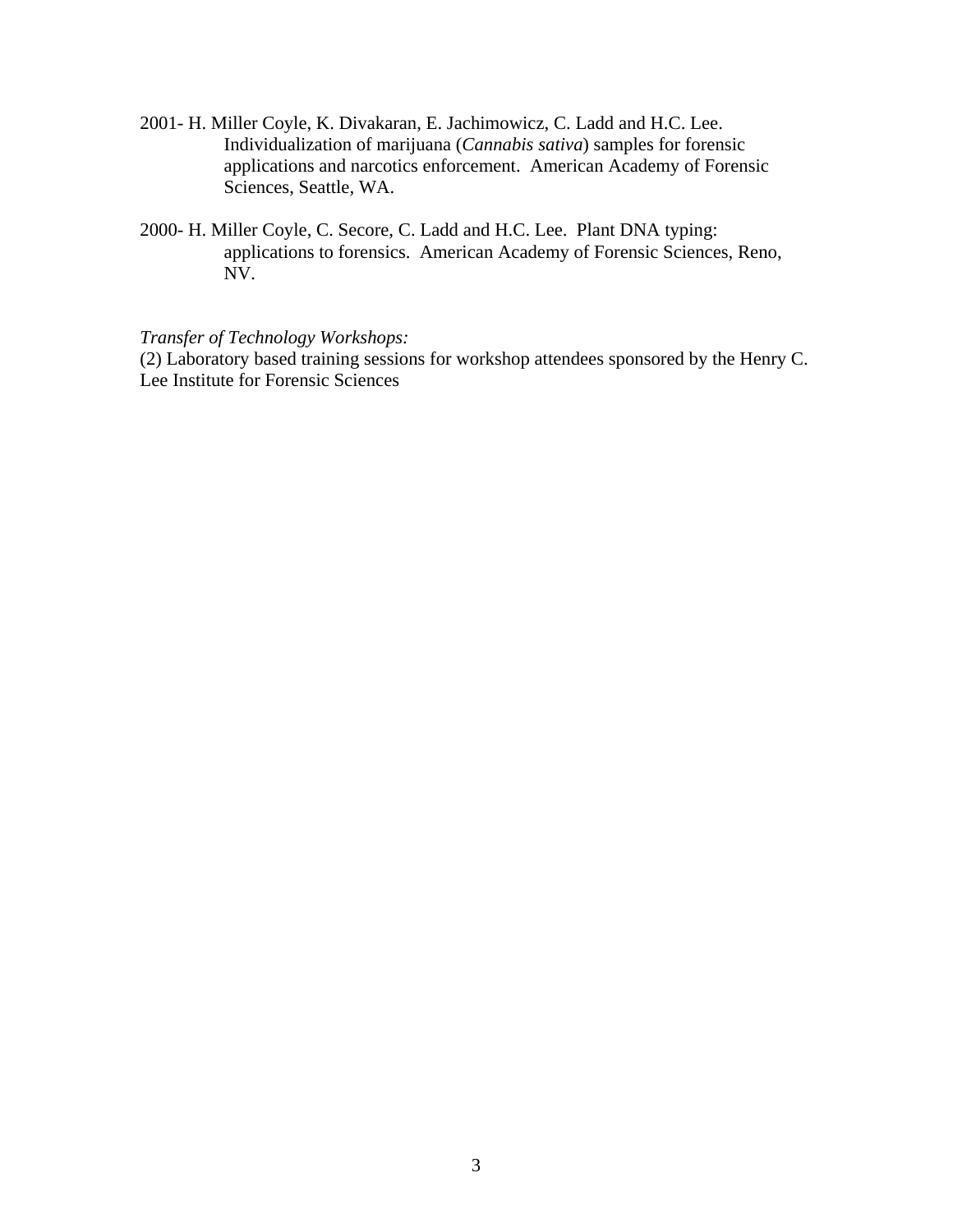

A) Differential amplification may result from PCR primers (black) annealing at different times and temperatures due to ramp speeds



B) DNA strand breakage results in a loss of peak amplification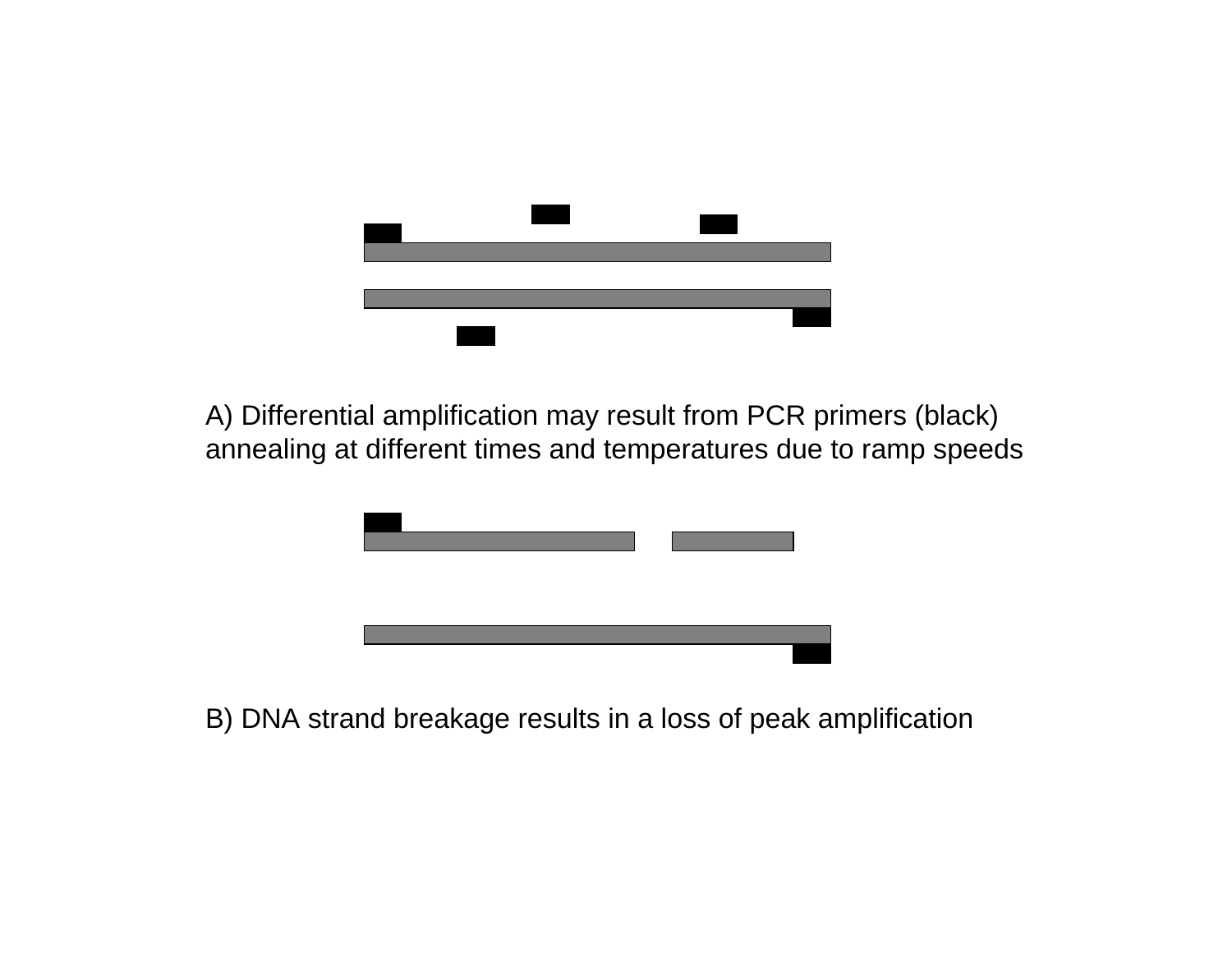